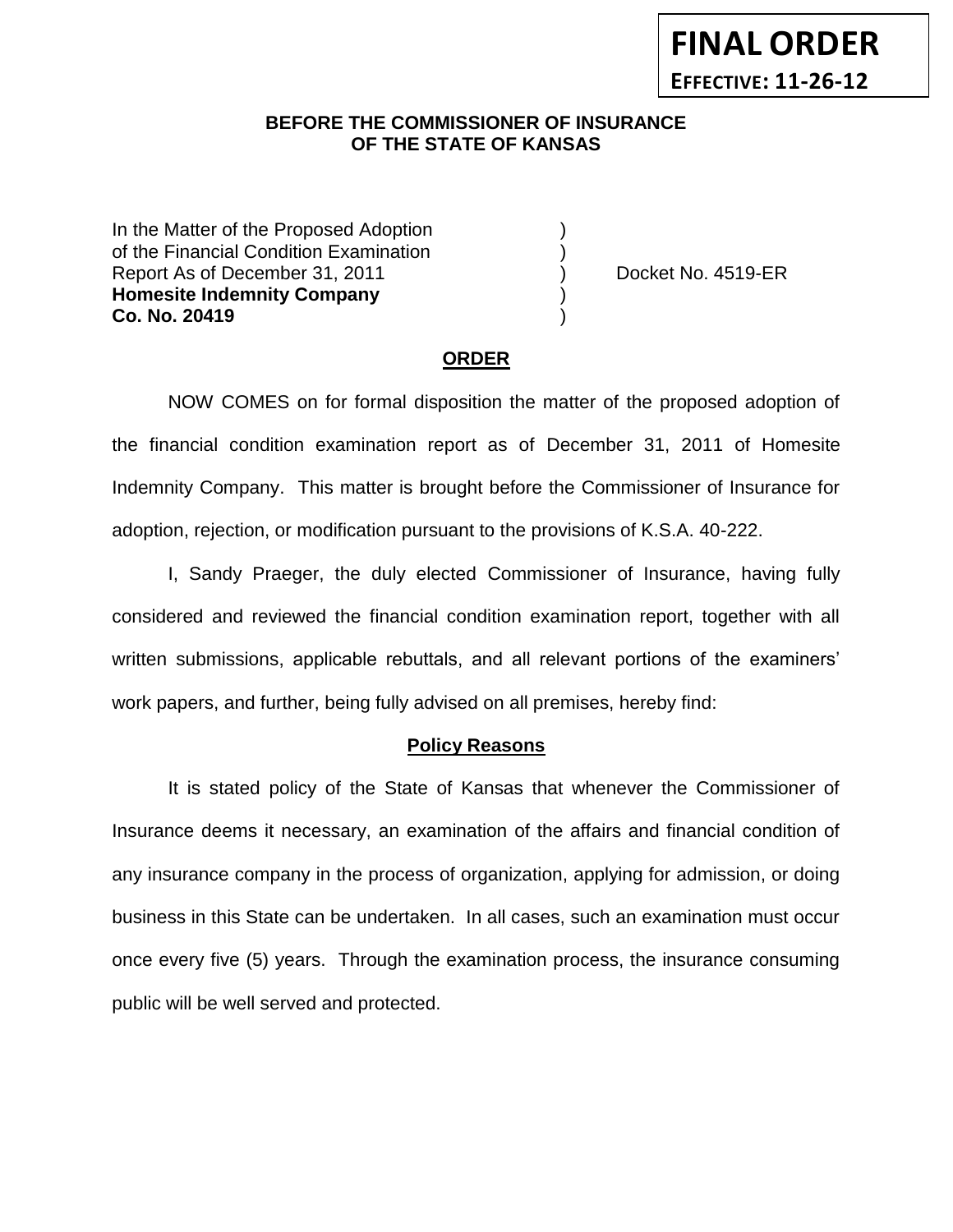#### **Findings of Fact**

1. The Commissioner of Insurance has jurisdiction over this matter pursuant to K.S.A. 40-222.

2. An examination of Homesite Indemnity Company was undertaken by the Kansas Insurance Department and was completed September 7, 2012.

3. The examiner-in-charge tendered and filed with the Kansas Insurance Department a verified written report of the examination within thirty (30) days following completion of the examination, to wit, on September 17, 2012.

4. Following receipt of the verified report, the Kansas Insurance Department transmitted the report to Homesite Indemnity Company on September 17, 2012, with a duly executed notice advising the company of its opportunity to prepare and submit to the Kansas Insurance Department a written submission or rebuttal with respect to any and all matters contained in the report. Homesite Indemnity Company was further advised that any written submission or rebuttal needed to be filed with the Kansas Insurance Department no later than thirty (30) days after receipt of the verified report.

5. Homesite Indemnity Company filed a written acceptance of the verified report on October 30, 2012.

6. Based upon the written submission tendered, Homesite Indemnity Company took no exceptions to matters contained in the verified report.

7. Within thirty (30) days of the end of the time period allowed for written submission or rebuttal, the Commissioner of Insurance fully reviewed the report, together with all written submissions and rebuttals provided by Homesite Indemnity Company. The Commissioner of Insurance further reviewed all relevant workpapers.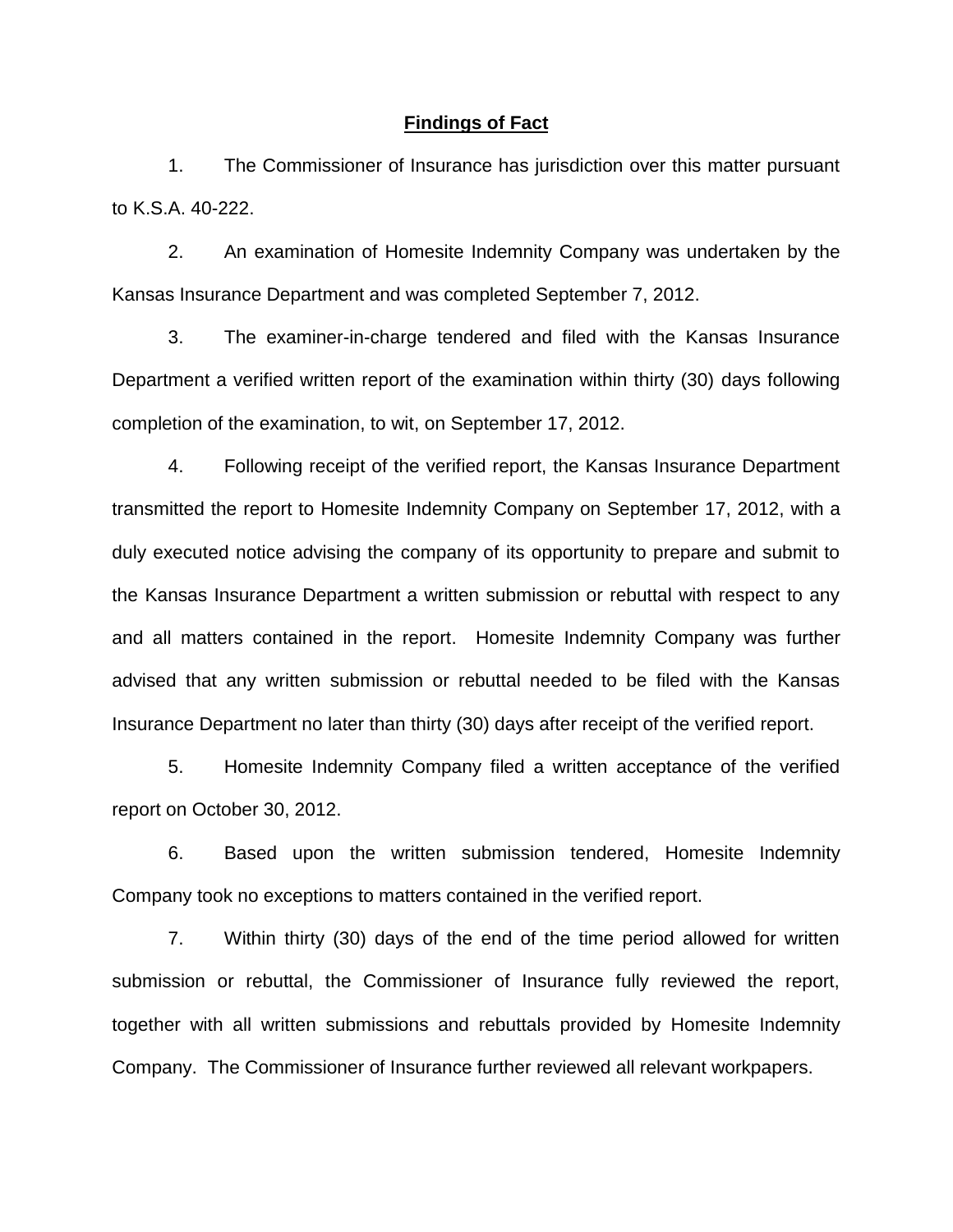8. No other written submissions or rebuttals were submitted by Homesite Indemnity Company.

# **Conclusion of Law**

9. K.S.A. 40-222(k)(2) provides:

"Within 30 days of the end of the period allowed for the receipt of written submissions or rebuttals, the commissioner shall fully consider and review the report, together with any written submissions or rebuttals and any relevant portions of the examiners workpapers and enter an order:

- (A) Adopting the examination report as filed or with modification or corrections. If the examination report reveals that the company is operating in violation of any law, regulation or prior order of the commissioner, the commissioner may order the company to take any action the commissioner considers necessary and appropriate to cure such violations; or
- (B) rejecting the examination report with directions to the examiners to reopen the examination for purposes of obtaining additional data, documentation or information, and refiling pursuant to subsection (k); or
- (C)call and conduct a fact-finding hearing in accordance with K.S.A. 40- 281 and amendments thereto for purposes of obtaining additional documentation, data, information and testimony."
- 10. Based upon the Findings of Fact enumerated in paragraphs #1 through #8

above, the financial condition examination report as of December 31, 2011 of Homesite

Indemnity Company should be adopted.

# **IT IS THEREFORE, BY THE COMMISSIONER OF INSURANCE, ORDERED THAT:**

1. The financial condition examination report as of December 31, 2011 of

Homesite Indemnity Company hereby is adopted.

2. The Commissioner of Insurance retains jurisdiction over this matter to issue any and all further Orders deemed appropriate or to take such further action necessary to dispose of this matter.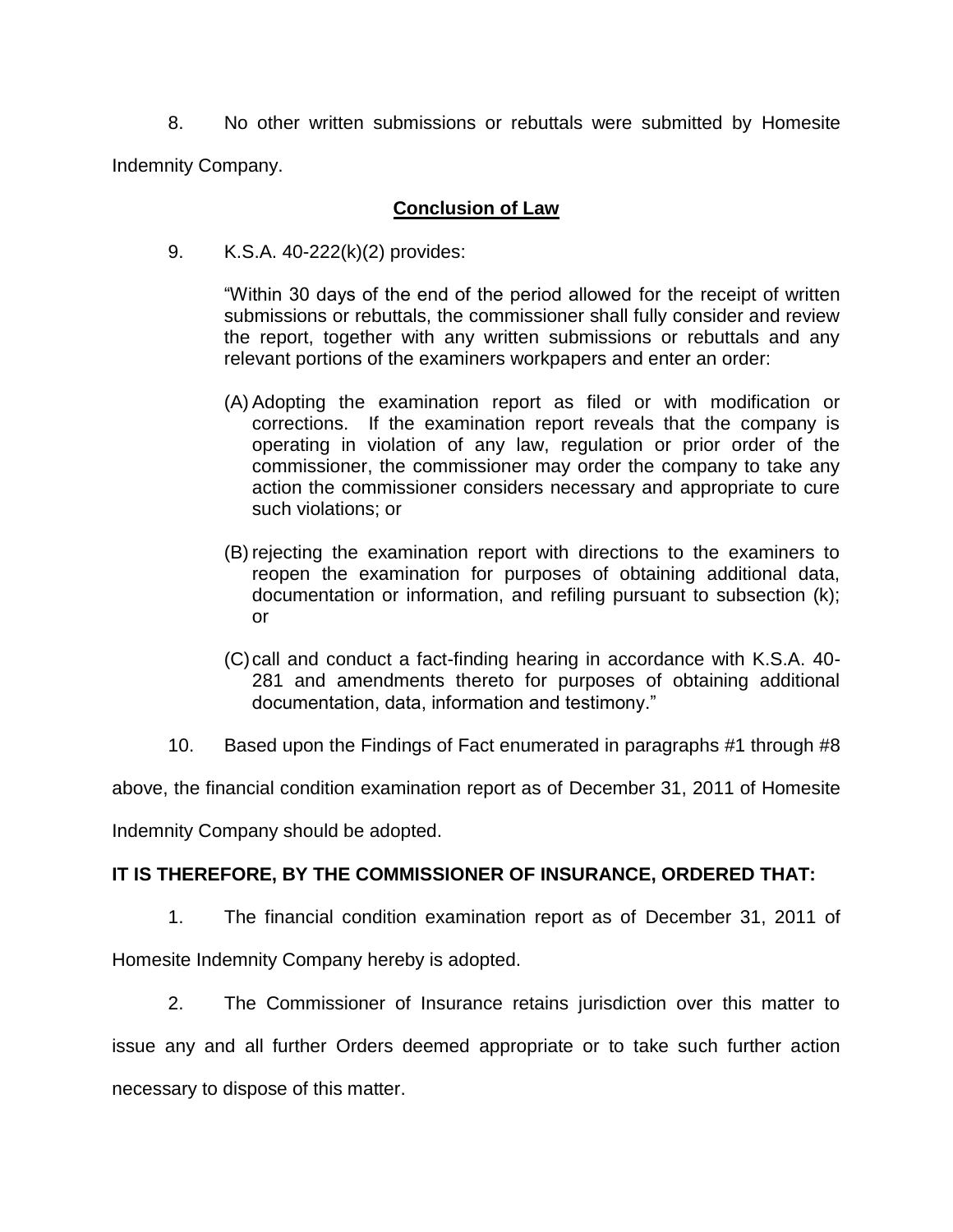**IT IS SO ORDERED THIS \_\_6th\_\_ DAY OF NOVEMBER, 2012 IN THE CITY OF TOPEKA, COUNTY OF SHAWNEE, STATE OF KANSAS.**



\_/s/ Sandy Praeger\_\_\_\_\_\_\_\_\_\_\_\_\_\_\_\_

Sandy Praeger

Commissioner of Insurance

By:

\_/s/ Zachary J.C. Anshutz\_\_\_\_\_\_\_\_\_\_\_

Zachary J. C. Anshutz

General Counsel

# **NOTICE OF RIGHTS TO HEARING AND REVIEW**

**Within fifteen (15) days of the date of service of this Order,** Homesite

Indemnity Company may submit a written request for a hearing pursuant to K.S.A. 77-

537 and K.S.A. 77-542. Any request for a hearing should be addressed to the following:

Zachary J.C. Anshutz, General Counsel Kansas Insurance Department 420 S.W. 9<sup>th</sup> Street Topeka, Kansas 66612

If a hearing is requested, the Kansas Insurance Department will serve notice of the time and place of the hearing and information on procedures, right of representation, and other rights of parties relating to the conduct of the hearing.